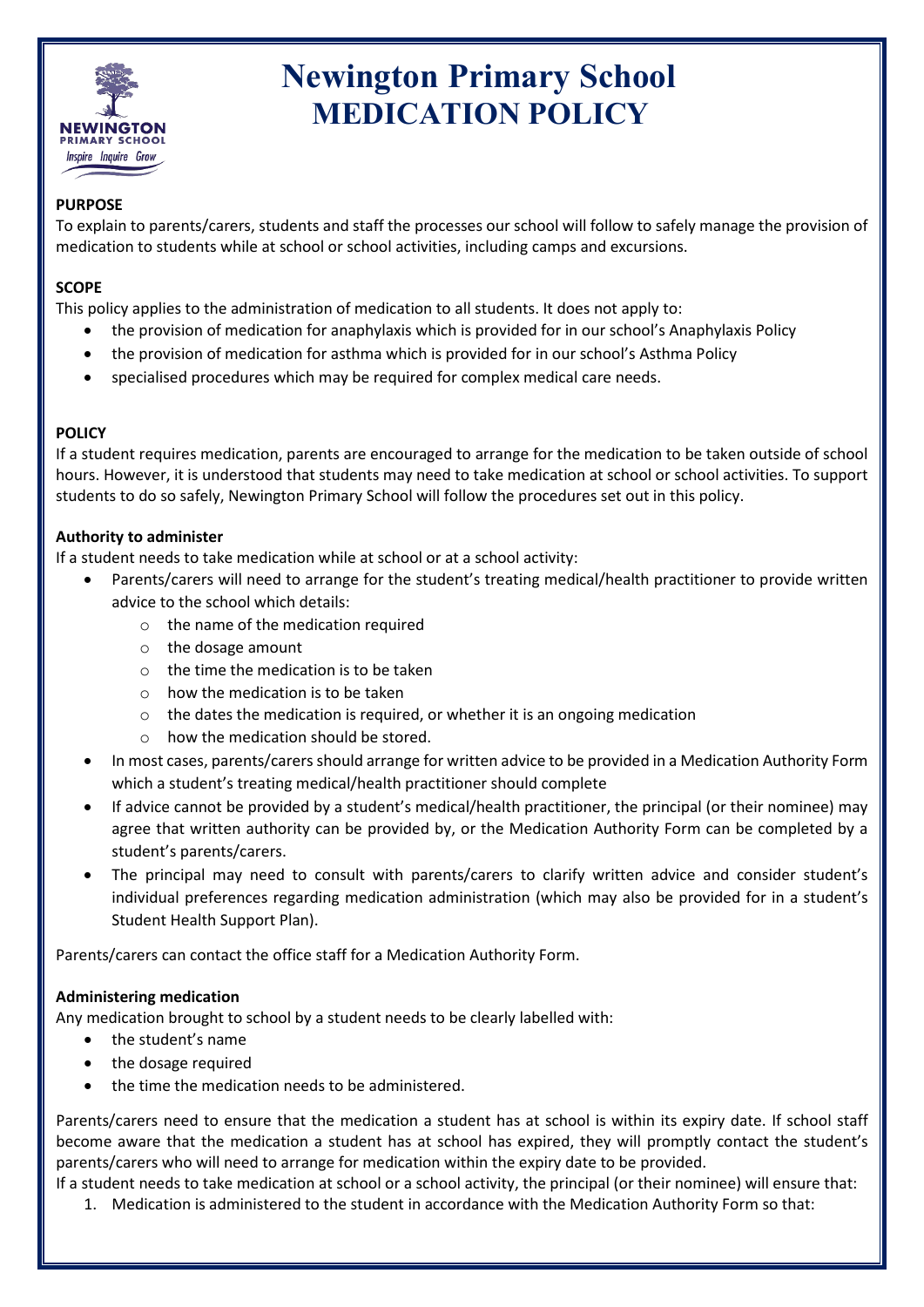- the student receives their correct medication
- in the proper dose
- via the correct method (for example, inhaled or orally)
- at the correct time of day.
- 2. A log is kept of medicine administered to a student.
- 3. Where possible, two staff members will supervise the administration of medication.
- 4. The teacher in charge of a student at the time their medication is required:
	- is informed that the student needs to receive their medication
	- if necessary, release the student from class to obtain their medication.

#### *Self-administration*

In some cases it may be appropriate for students to self-administer their medication. The principal may consult with parents/carers and consider advice from the student's medical/health practitioner to determine whether to allow a student to self-administer their medication.

If it is decided that a student is allowed to self-administer their medication, the school may require written acknowledgement from the student's medical/health practitioner, or the student's parents/carers that the student will self-administer their medication.

#### **Storing medication**

The principal (or their nominee) will put in place arrangements so that medication is stored:

- securely to minimise risk to others
- in a place only accessible by staff who are responsible for administering the medication
- away from a classroom (unless quick access is required)
- away from first aid kits
- according to packet instructions, particularly in relation to temperature.

For most students, medication will be stored in the front office or the first aid room.

The principal may decide, in consultation with parents/carers and/or on the advice of a student's treating medical/health practitioner:

- that the student's medication should be stored securely in the student's classroom if quick access might be required
	- to allow the student to carry their own medication with them, preferably in the original packaging if:
		- $\circ$  the medication does not have special storage requirements, such as refrigeration
		- $\circ$  doing so does not create potentially unsafe access to the medication by other students.

#### **Warning**

Newington Primary school will not:

- in accordance with Department of Education and Training policy, store or administer analgesics such as aspirin and paracetamol as a standard first aid strategy as they can mask signs and symptoms of serious illness or injury
- allow a student to take their first dose of a new medication at school in case of an allergic reaction. This should be done under the supervision of the student's parents, carers or health practitioner
- allow use of medication by anyone other than the prescribed student except in a life threatening emergency, for example if a student is having an asthma attack and their own puffer is not readily available.